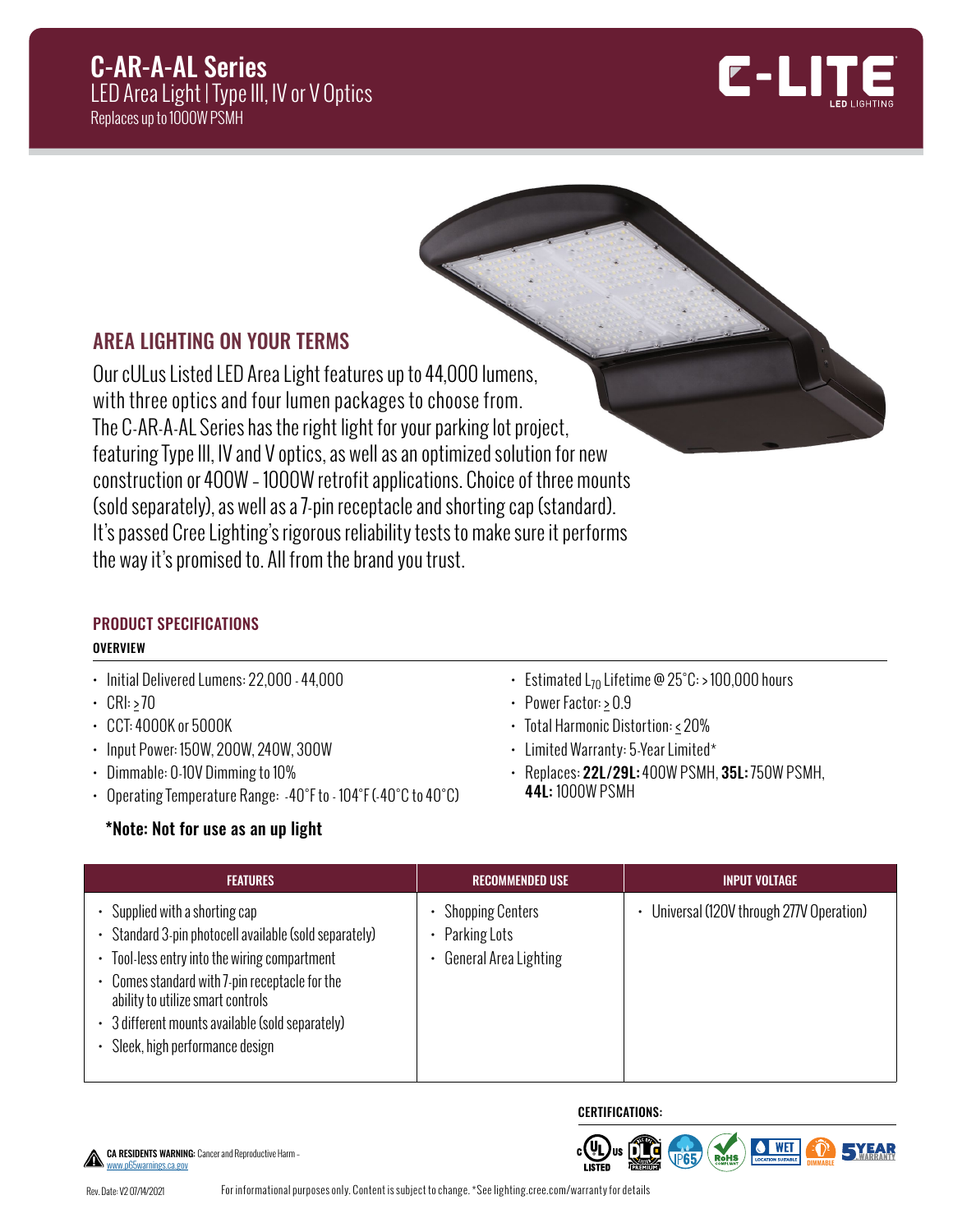## ORDERING INFORMATION

Example SKU: C-AR-A-AL3-22L-40K-UL-BZ

| $C-AR-A$       |                                                                                        |                                                                                                                                           |                                                                  | UL                                               | <b>BZ</b>           |
|----------------|----------------------------------------------------------------------------------------|-------------------------------------------------------------------------------------------------------------------------------------------|------------------------------------------------------------------|--------------------------------------------------|---------------------|
| <b>PRODUCT</b> | <b>DISTRIBUTION TYPE</b>                                                               | <b>LUMEN PACKAGE</b>                                                                                                                      | <b>CCT</b>                                                       | <b>VOLTAGE</b>                                   | <b>COLOR</b>        |
| C-AR-A         | AL3<br>Area Light, Type III<br>AL4<br>Area Light, Type IV<br>AL5<br>Area Light, Type V | <b>22L</b><br>22,000 Lumens, 150W<br><b>29L</b><br>29,000 Lumens, 200W<br><b>35L</b><br>35,000 Lumens, 240W<br>44L<br>44,000 Lumens, 300W | 40K<br>Neutral White (4000K)<br><b>50K</b><br>Cool White (5000K) | UL<br>Universal<br>$(120V - 277V)$<br>Operation) | <b>BZ</b><br>Bronze |



### SERIES OVERVIEW

| <b>DIMENSIONS</b>                                                 | <b>PRODUCT</b><br><b>WEIGHT</b>                         | <b>MOUNTING</b><br><b>HEIGHT</b>                                | <b>SPACING</b>                      |
|-------------------------------------------------------------------|---------------------------------------------------------|-----------------------------------------------------------------|-------------------------------------|
| (22L)<br>22-3/4" (536mm) L x 11-3/8" (330mm) W x 3" (155mm) H     | $10.6$ lbs.                                             | 15-25 feet                                                      | 4 to 5 times the<br>mounting height |
| (29L/35L/44L)<br>27-1/4" (536mm) L x 14" (330mm) W x 3" (155mm) H | 14.9 lbs. (29L)<br>15.7 lbs. $(35L)$<br>16.8 lbs. (44L) | 15-30 feet <b>(29L)</b><br>20-35 feet (35L)<br>20-40 feet (44L) | 4 to 5 times the<br>mounting height |

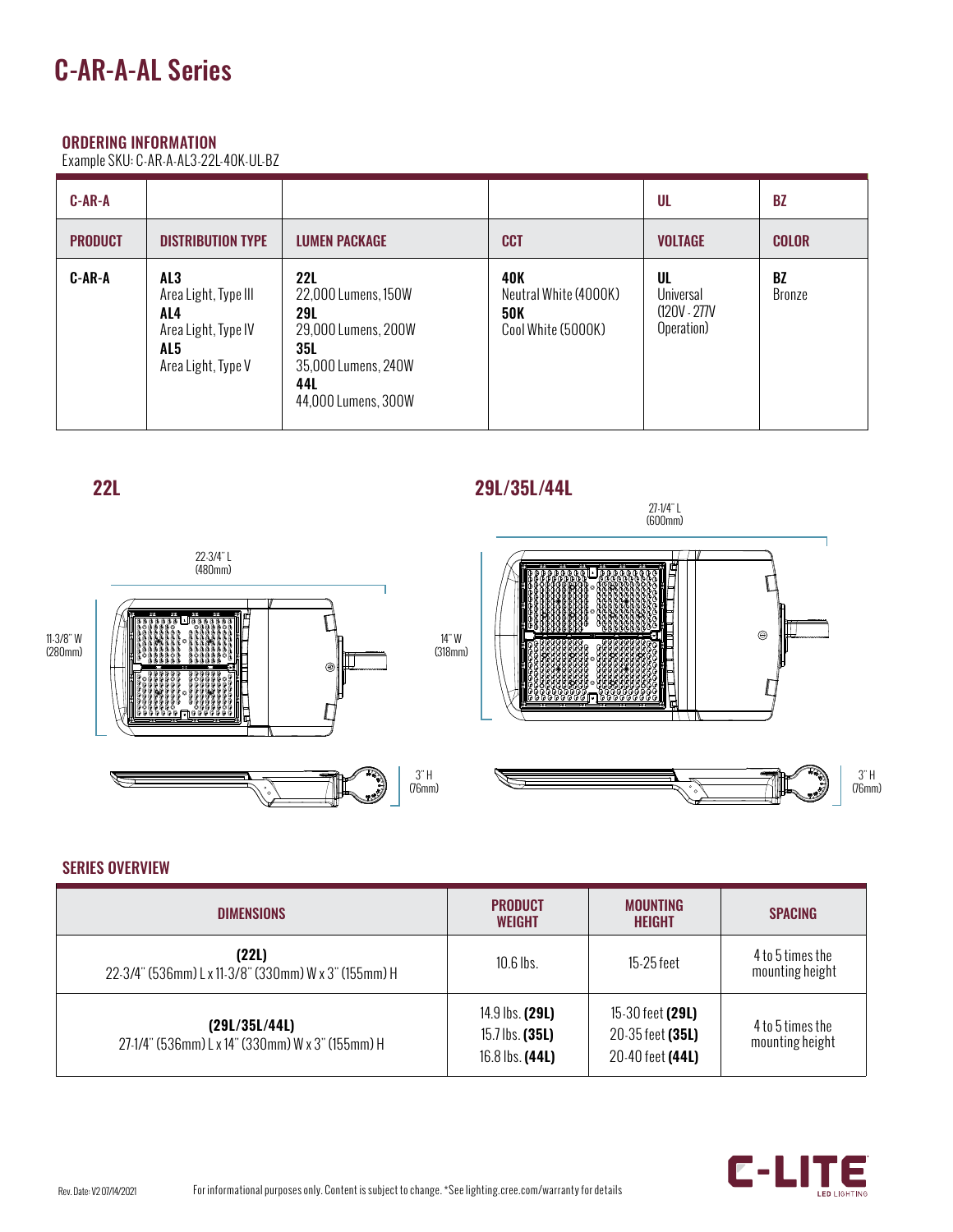# C-AR-A-AL Series

## FIXTURE SPECIFICATIONS

| HOUSING                           | Bronze, powder coated die-cast aluminum housing                                         |
|-----------------------------------|-----------------------------------------------------------------------------------------|
| LENS ASSEMBLY                     | Engineered polycarbonate optical lens assembly provides type III, IV or V distributions |
| <b>MOUNTING (SOLD SEPARATELY)</b> | 2-inch adjustable slip fitter, direct mount or trunnion mount                           |

## LUMINAIRE AND ELECTRICAL PERFORMANCE

| <b>OPERATING TEMPERATURE RANGE</b>                                       | <b>ESTIMATED <math>L_{70}</math> LIFETIME</b><br>@ $25^{\circ}C(77^{\circ}F)$ | <b>POWER FACTOR</b> | <b>TOTAL HARMONIC</b><br><b>DISTORTION</b> |  |
|--------------------------------------------------------------------------|-------------------------------------------------------------------------------|---------------------|--------------------------------------------|--|
| $-40^{\circ}$ F to $-104^{\circ}$ F ( $-40^{\circ}$ C to $40^{\circ}$ C) | 100,000 Hours                                                                 | 0.9 ‹               | : 20%                                      |  |

|                          |                     |               | <b>LUMEN</b><br><b>BUG</b><br><b>SYSTEM</b> |              | <b>CURRENT DRAW (AMPS)</b> |             |             |             |
|--------------------------|---------------------|---------------|---------------------------------------------|--------------|----------------------------|-------------|-------------|-------------|
| <b>SKU</b>               | <b>DISTRIBUTION</b> | <b>OUTPUT</b> | <b>RATINGS*</b>                             | <b>WATTS</b> | <b>120V</b>                | <b>208V</b> | <b>240V</b> | <b>277V</b> |
| C-AR-A-AL3-22L-40K-UL-BZ | Type III            |               | B3-U0-G3                                    |              |                            | 0.80A       | 0.69A       | 0.60A       |
| C-AR-A-AL4-22L-40K-UL-BZ | Type IV             |               | <b>B3-U0-G4</b>                             |              |                            |             |             |             |
| C-AR-A-AL5-22L-40K-UL-BZ | Type V              |               | B4-U0-G5                                    |              | 1.39A                      |             |             |             |
| C-AR-A-AL3-22L-50K-UL-BZ | Type III            | 22,000        | B3-U0-G3                                    | <b>150W</b>  |                            |             |             |             |
| C-AR-A-AL4-22L-50K-UL-BZ | Type IV             |               | B3-U0-G4                                    |              |                            |             |             |             |
| C-AR-A-AL5-22L-50K-UL-BZ | Type V              |               | B4-U0-G5                                    |              |                            |             |             |             |
| C-AR-A-AL3-29L-40K-UL-BZ | Type III            |               | B4-U0-G3                                    |              |                            |             | 0.93A       | 0.80A       |
| C-AR-A-AL4-29L-40K-UL-BZ | Type IV             |               | B4-U0-G4                                    |              |                            |             |             |             |
| C-AR-A-AL5-29L-40K-UL-BZ | Type V              | 29,000        | B5-U0-G5                                    | <b>200W</b>  | 1.85A                      | 1.07A       |             |             |
| C-AR-A-AL3-29L-50K-UL-BZ | Type III            |               | B4-U0-G3                                    |              |                            |             |             |             |
| C-AR-A-AL4-29L-50K-UL-BZ | Type IV             |               | B4-U0-G4                                    |              |                            |             |             |             |
| C-AR-A-AL5-29L-50K-UL-BZ | Type V              |               | B5-U0-G5                                    |              |                            |             |             |             |
| C-AR-A-AL3-35L-40K-UL-BZ | Type III            |               | B4-U0-G4                                    |              | 2.22A                      | 1.28A       | 1.11A       | 0.96A       |
| C-AR-A-AL4-35L-40K-UL-BZ | Type IV             | 35,000        | B4-U0-G5                                    |              |                            |             |             |             |
| C-AR-A-AL5-35L-40K-UL-BZ | Type V              |               | B5-U0-G5                                    | 240W         |                            |             |             |             |
| C-AR-A-AL3-35L-50K-UL-BZ | Type III            |               | B4-U0-G4                                    |              |                            |             |             |             |
| C-AR-A-AL4-35L-50K-UL-BZ | Type IV             |               | B4-U0-G5                                    |              |                            |             |             |             |
| C-AR-A-AL5-35L-50K-UL-BZ | Type V              |               | <b>B5-U0-G5</b>                             |              |                            |             |             |             |
| C-AR-A-AL3-44L-40K-UL-BZ | Type III            |               | B4-U0-G4                                    |              |                            |             | 1.39A       |             |
| C-AR-A-AL4-44L-40K-UL-BZ | Type IV             | 44,000        | B4-U0-G5                                    |              |                            |             |             |             |
| C-AR-A-AL5-44L-40K-UL-BZ | Type V              |               | <b>B5-U0-G5</b>                             |              |                            |             |             |             |
| C-AR-A-AL3-44L-50K-UL-BZ | Type III            |               | B4-U0-G4                                    | 300W         | 2.78A                      | 1.60A       |             | 1.20A       |
| C-AR-A-AL4-44L-50K-UL-BZ | Type IV             |               | B4-U0-G5                                    |              |                            |             |             |             |
| C-AR-A-AL5-44L-50K-UL-BZ | Type V              |               | B5-U0-G5                                    |              |                            |             |             |             |

\* For more information on the IES BUG (Backlight-Uplight-Glare) Rating visit: https://www.ies.org/wp-content/uploads/2017/03/ TM-15-11BUGRatingsAddendum.pdf. Valid with no tilt.

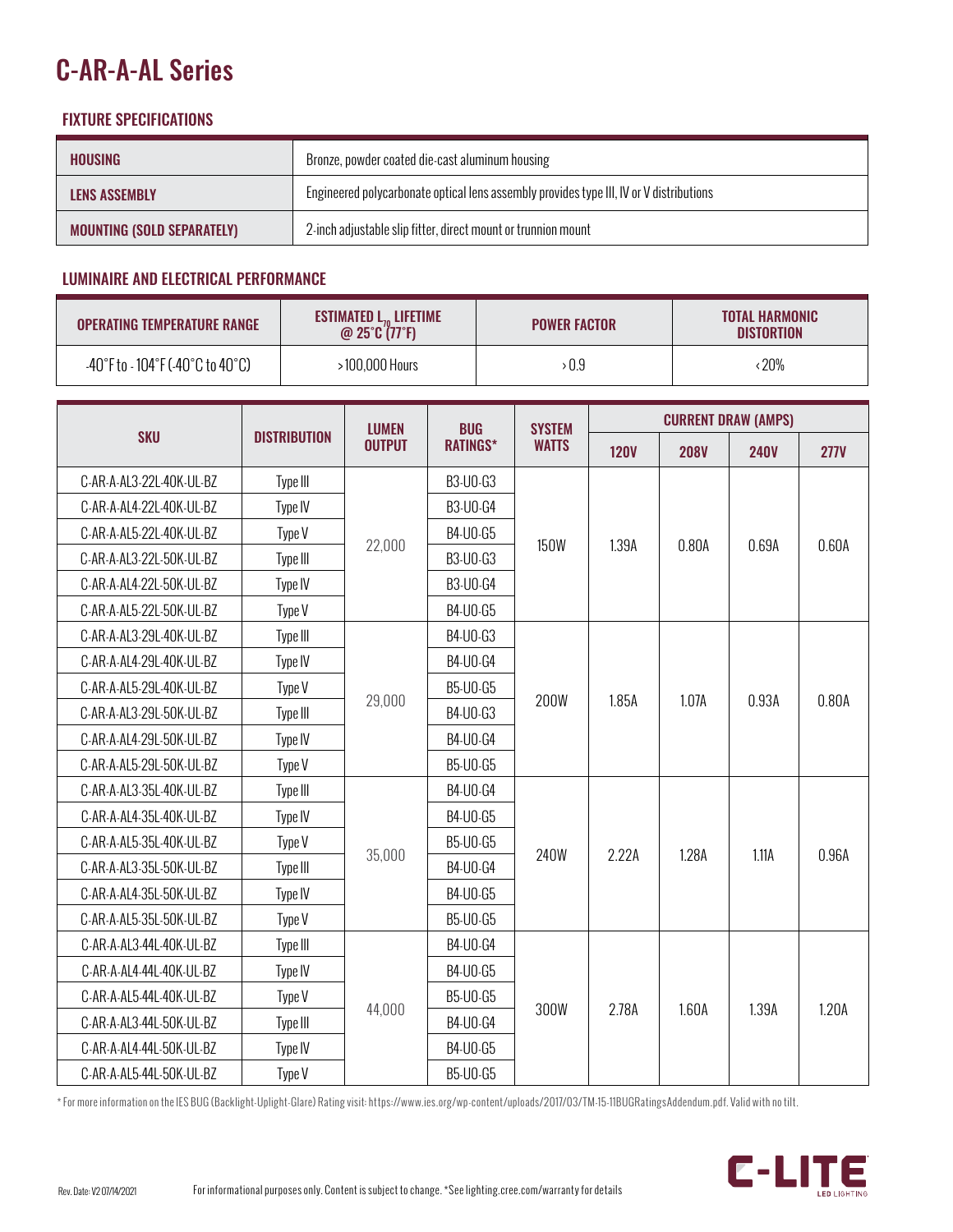## C-AR-A-AL Series

### ISO PLOT CHART

#### C-AR-A-AL3-29L-40K-UL-BZ



#### C-AR-A-AL4-29L-40K-UL-BZ



#### C-AR-A-AL5-29L-40K-UL-BZ

Mounted at 25' AFG



**Note:** All published photometric testing performed to IES LM-79-08 standards. Fixture photometry was completed on a single representative fixture. Foot candle levels are noted inside graph.